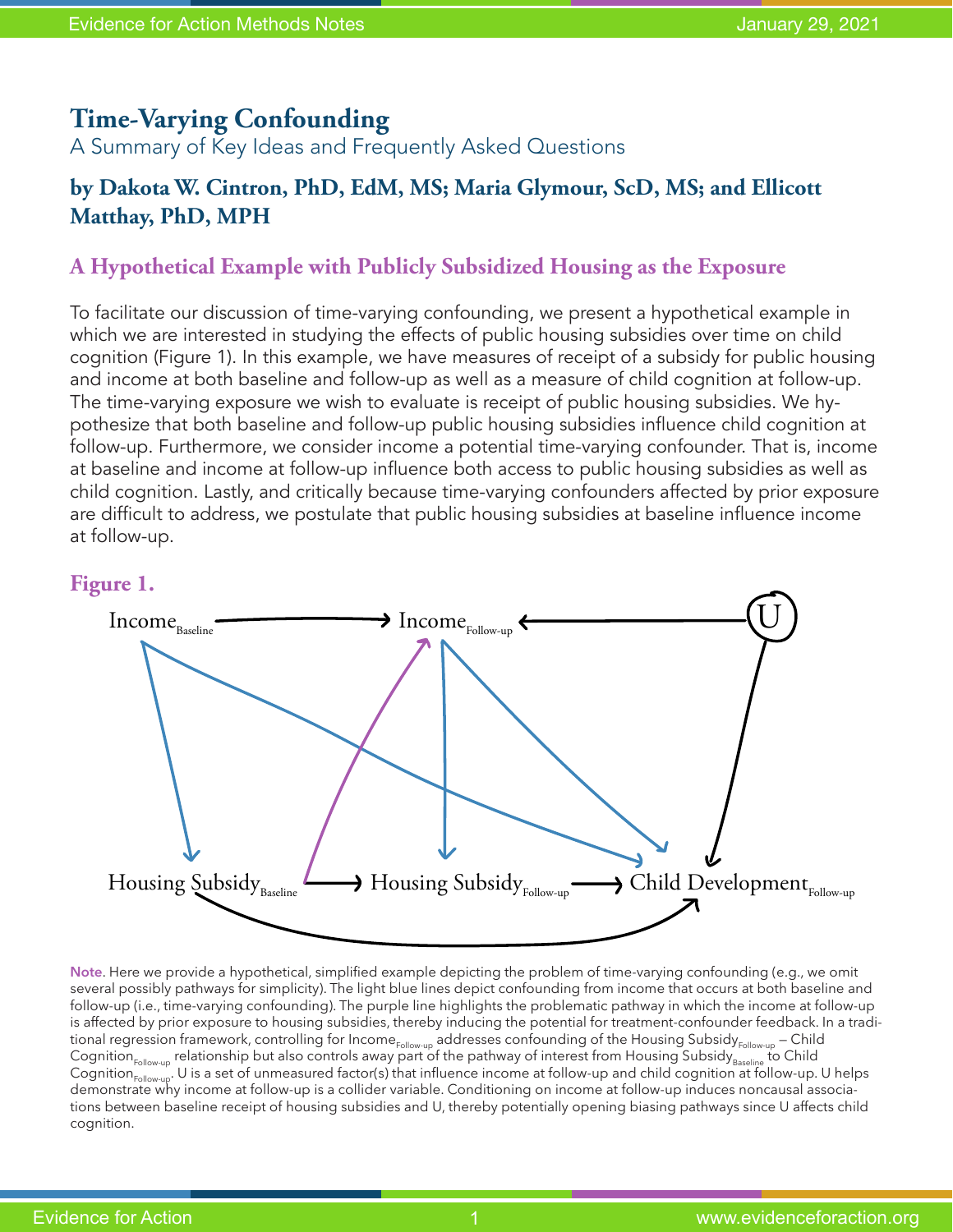### **Key Ideas**

#### Time-Varying Confounding

Confounding occurs when there are shared causes of the exposure and the outcome. Note, from here on out we will use the term "exposure" or "exposures" to interchangeably represent treatments, interventions, policies, programs, or conditions an individual might be exposed to. This shared cause is an example of a confounder, because it influences both the exposure and the outcome (for more on confounding, see our [blog post](https://www.evidenceforaction.org/determining-causal-effects-interventions-alternative-methods-evaluation) and [method note](https://www.evidenceforaction.org/sites/default/files/E4A-Methods-Note-One.pdf) on confounder versus instrumental variable designs). This "mixing" of effects distorts the primary association of interest between the exposure and the outcome (the effect of the exposure on the outcome is mixed with the effect of the confounder on the outcome). In our example, the confounding effects of income at baseline and at follow-up are represented in blue. Time-varying confounding occurs when the value of the confounder changes over time and thus its influence on the outcome of interest also changes over time. In this example, income changes from baseline to follow-up and income at both time points influence child cognition (i.e., the two sets of blue arrows emanating from income at baseline and follow-up, respectively).

### Time-Varying Confounding and Treatment-Confounder Feedback

Time-varying confounders are especially problematic when they are affected by past exposures – e.g., consider the purple line in Figure 1 where baseline receipt of public housing subsidies affects later income at follow-up. The purple pathway indicates a conundrum known as "treatment-confounder feedback" or exposure-confounder feedback.1 This feedback has been described as

treatment induced, intermediate, post-treatment, time-dependent or time-varying confounding.² Note that time-varying confounding can occur without treatment-confounder feedback.<sup>1</sup> However, when there are time-varying confounders and treatment-confounder feedback, we need special methods to control for the time-varying confounding while addressing the treatment-confounder feedback because conventional methods such as regression, stratification, or matching estimators are biased.3-4

To understand this conundrum further, again consider our hypothetical example. Housing subsidies may provide parents with stable housing that enables them to pursue additional education and improved work opportunities. Those enhanced work and income opportunities attainable by virtue of stable housing may, in turn, affect both future eligi-

bility for housing subsidies and children's long-term cognition. In other words, there is feed-



back because prior receipt of public housing subsidies influences future income and that future income influences later receipt of public housing subsidies and child cognition. Not accounting for this feedback may lead to incorrect conclusions about the effects we care about, especially as the number of time points in our study grows. We need to think about how to handle, or separate, this treatment-confounder feedback when we ultimately focus on unpacking our effect of interest (i.e., mainly the effect of public housing subsidies over time on child cognition).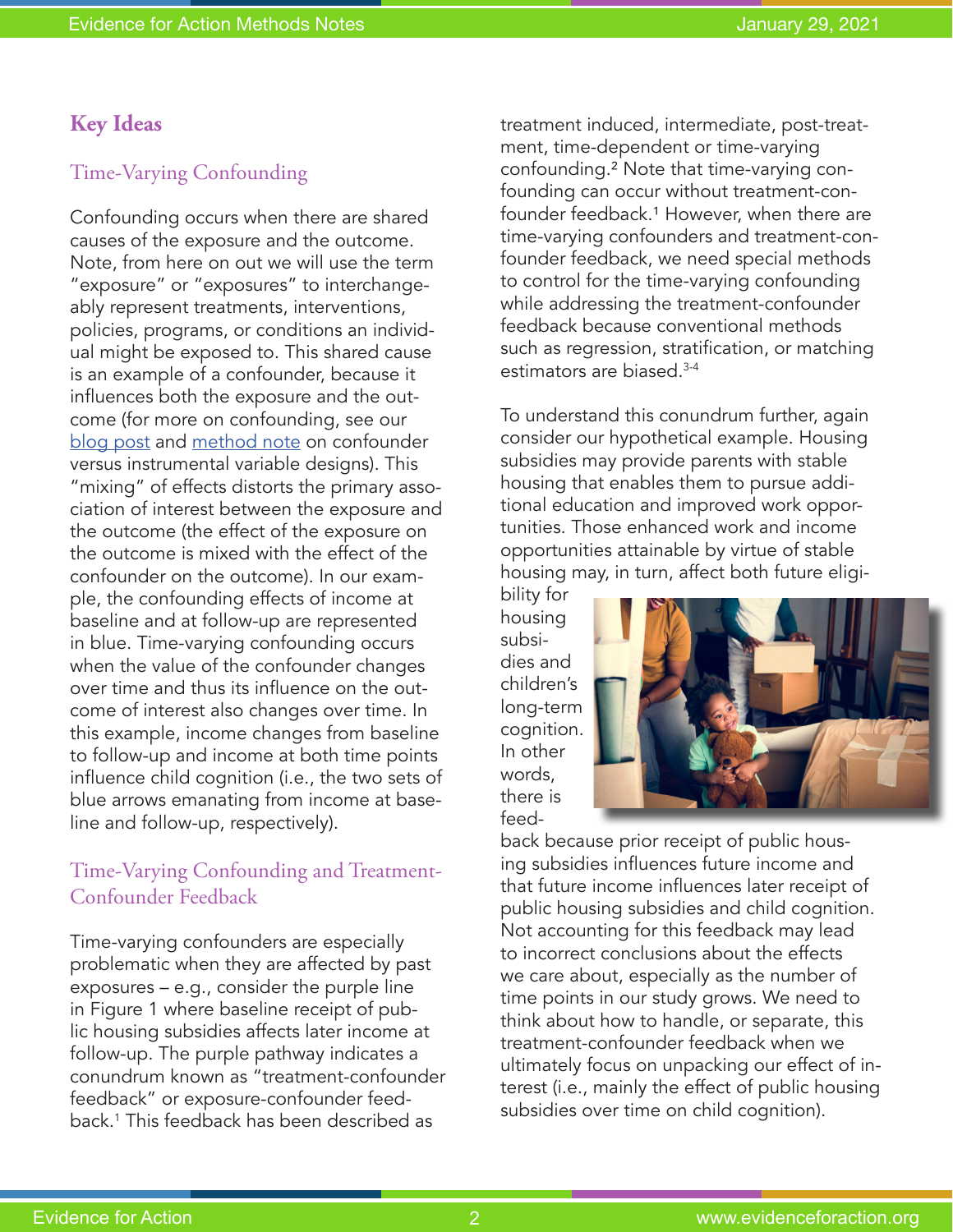## **Frequently Asked Questions**

#### Why do conventional regression methods fail?

Conventional regression, stratification, or matching estimators that condition on (e.g., adjust for) time-varying confounders affected by prior exposure may result in biased effect estimates for two reasons.5 In this discussion, we rely on the concepts of backdoor paths and collider variables in causal diagrams. For more information on these topics, refer to Pearl (2009)<sup>6</sup> and Glymour and Greenland (2008).7

Initial intuition might be that, to control for confounding by income, we should condition on both income at baseline and income at follow-up. By conditioning on income at



baseline, we block potential "nuisance" backdoor paths between public housing subsidies and child cognition that would

otherwise confound estimates of the effect of interest. However, the problem arises when we condition on income at follow-up. One of the core rules for estimating causal effects of an exposure is not to condition on anything that is on a causal pathway connecting the exposure and the outcome of interest. When we condition on follow-up income, we block the part of the effect of the baseline public housing subsidy receipt that acts through income at follow-up. This pathway represents part of the causal effect of housing subsidy at baseline on child cognition at follow-up, so the adjusted estimate is biased from the total

effect of subsidy receipt. This issue has also been referred to as over-adjustment bias and overcontrol.4,8,9

Another bias can occur when controlling for a covariate that is influenced by our exposure if the covariate is what is called a "collider." Conditioning on a collider variable can induce noncausal associations—for example between an exposure at baseline and an end-of-study outcome. In our example, when we condition on income at follow-up, which is affected by both prior public housing subsidies and other – likely unmeasured – factors such as "U," income at follow-up is the "collider variable." Conditioning on income at follow-up induces noncausal associations between baseline receipt of housing subsidies and U, thereby potentially opening biasing pathways since U affects child cognition. This issue is also known as "collider-stratification bias."10

### How can we control for time-varying confounding?

Several technical papers have been published in the last 35 years describing how to appropriately handle time-varying confounding and measure the causal effects of time-varying exposures. We think of these methods as boiling down to the following approaches:

Breaking the link between the confounders and the exposure: Methods such as inverse probability of exposure-weighting (IPEW) involve modeling the exposure at each time point based on the previous values of confounders and the exposure. This 'exposure model' is used to estimate a set of time-varying weights, which are the inverse of the probability that each individual received the exposure they actually received at each time-period, conditional on their own past history up to that time period. When we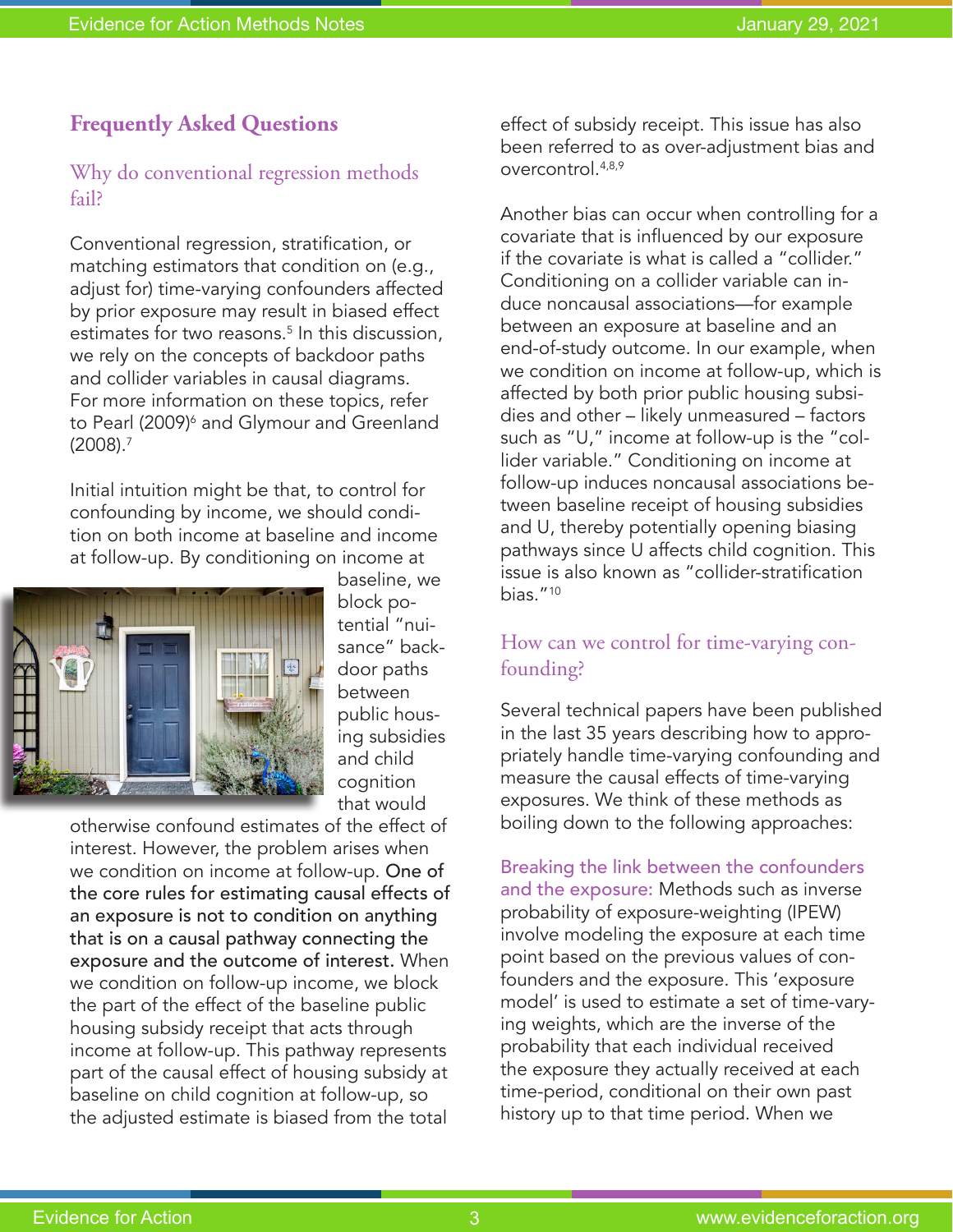apply these weights to the original data set (creating what is sometimes called a 'pseudo-population'), the exposure and confounder history are unrelated. Then, the effect of the exposure at each time period on the outcome is modeled using the reweighted data set. IPEW approaches assume we have correctly specified the exposure model (i.e., it includes all the variables that need to be adjusted and assumes the correct shapes for the relationships between these variables and the exposure).

Breaking the link between the confounders and the outcome: Some methods focus on iteratively accounting for the confounders over time when modeling the outcome. For example, G-computation methods sequen-



tially model the confounder values at each time point to predict how time-varying confounders would have evolved if we had intervened to set the expo-

sure to a particular sequence (e.g., "always receive public housing subsidies"). These hypothetical trajectories of the confounders are then used instead of actual confounder values when estimating the effects of the exposure sequence on the outcome. Another approach, G-estimation of structural nested mean (SNM) models, focuses on choosing coefficients that fulfill the assumption of conditional exchangeability across time. That is the assumption that, conditional on the covariates, each person's exposure is unrelated to the potential outcome they would have under any possible exposure (conditional on covariates). Estimation of SNMs can be based on grid-searching for a causal effect estimate such that this assumption is fulfilled. Both G-computation and G-estimation require assumptions about correct specification of the outcome model.

Breaking the link between confounders and both exposure and outcomes: Doubly robust methods combine approaches to break the link between the confounders and the exposure and break the link between the confounders and the outcome. If either the model for exposure or the model for the outcome is correctly specified, the estimate is unbiased. Doubly robust methods are appealing because they offer two chances to specify the model correctly.

For a more in-depth review of different methods for handling time-varying confounding in recent literature, we recommend the following references.3,9,11-13

### How are studies using methods to control for time-varying confounding?

Although methods to address time-varying confounding have existed for over three decades,14 uptake of these methods has been slow and limited in substantive scope. Slow uptake may be in part because the statistical tools were challenging to implement and required large sample sizes. In recent years, the methods have become easier to apply, and innovations such as Targeted Maximum Likelihood Estimation have improved statistical efficiency even for moderate sample sizes. Relatively accessible summaries of these methods have recently been published<sup>1</sup> that build on more technical earlier work.<sup>14-15</sup> Newer methods advancing on these ideas have improved flexibility and statistical power and reduced sensitivity of results to violations of some assumptions required by the methods.2,16-18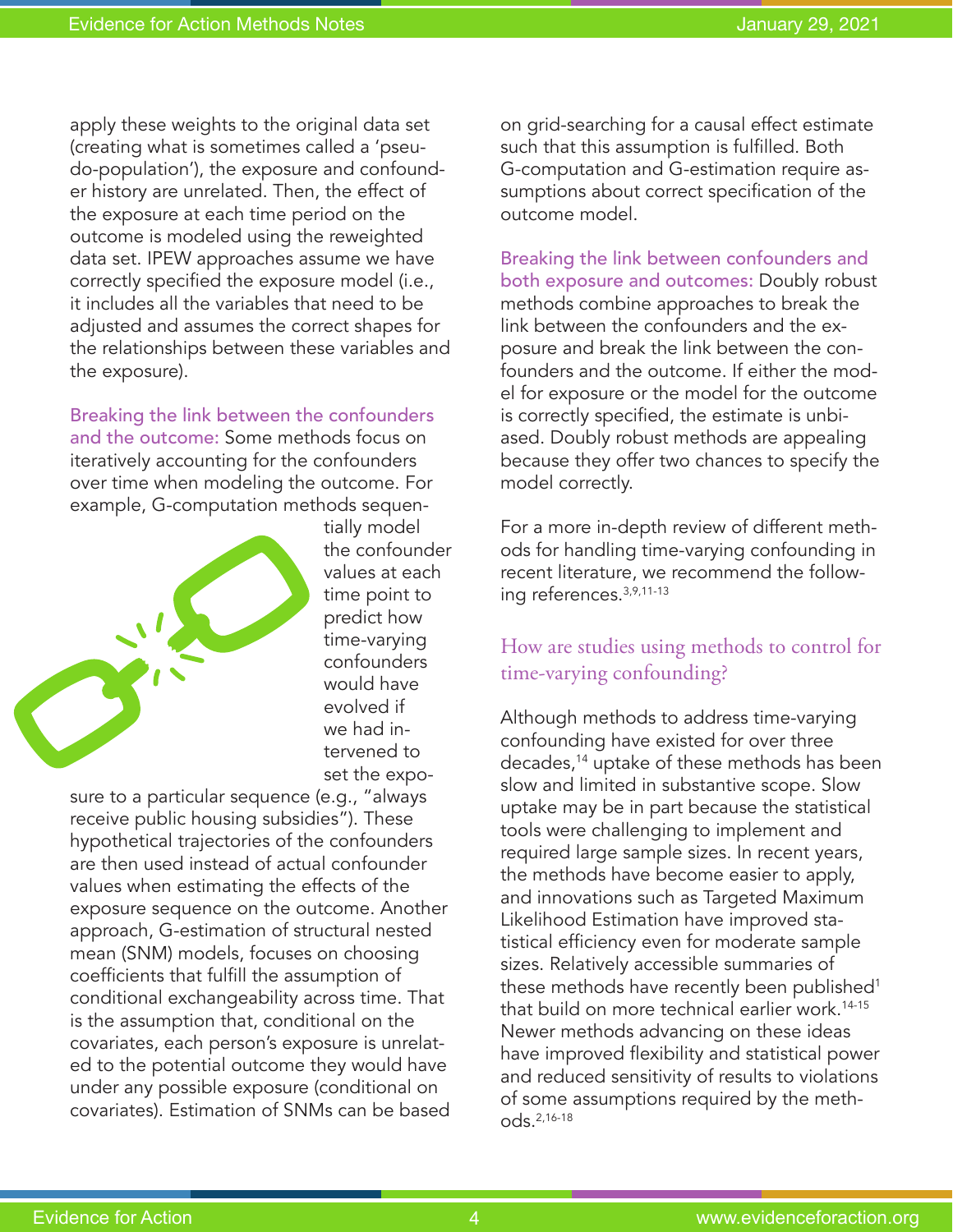A recent study<sup>12</sup> provided a systematic review of studies published in any discipline between 2000 to 2016 that used or discussed methods for time-varying confounding. The study found 542 studies during the period: in 2000 there were just 2 studies that met their criteria and by 2016 this had risen to only 112. A large fraction of the applications of methods for time-varying confounding were focused on only a handful of areas. For example, of the 432 studies between 2009- 2016, over 60% of articles were applications in HIV (30.6%), cardiopulmonary (13.2%), kidney disease (11.8%), and mental health (10.0%) research. Lastly, the study found that IPEW was the most commonly utilized method to address time-varying confounding, even if IPEW may not always be the most robust option.17-19

# **Final Thoughts**

Time-varying confounding creates the potential for bias in estimating the health effects of exposures that change over time. Specialized methods for handling time-varying confounding can help reduce this bias. The slow adoption of methods for time-varying confounding is a loss for the health relevance of our research because many exposures would have little effect in short, small doses, but may have large and important effects after sustained exposure. For some exposures of special interest to health equity, for example income, stability itself may be an important feature, i.e., we should be evaluating how volatility in income influences health. Such analyses will almost certainly require methods to address time-varying confounding.

The method to control time-varying confounding that researchers ultimately choose should match the study's characteristics (i.e., the model needs to be correctly specified) and be the most robust option available (i.e., likely to provide accurate and precise estimates even if the assumptions are slightly violated). To the extent that simulation-based evidence is available, such studies can help inform researchers regarding which methods are most accurate and precise and for which settings. Doubly robust methods can offer gains in precision over alternative methods and some doubly robust methods allow researchers to flexibly incorporate a wide range of machine learning algorithms while maintaining valid statistical inferences.17-19

The uptake of methods for controlling time-varying confounding may have been slowed by the complexity of the methods and the availability of software to implement them. Fortunately, more recent research has provided examples of how to implement G-estimation methods for handling time-varying confounding in the open-source platform R.<sup>2,11</sup> Given the rapidly expanding suite of methods and user-friendly tools, we anticipate that future population health and health equity researchers will be better equipped to address important questions about time-varying exposures.

### **References**

- 1. Hernán MA, Robins JM (2020). Causal Inference: What If. Boca Raton: Chapman & Hall/CRC.
- 2. Loh, W. W., Moerkerke, B., Loeys, T., Poppe, L., Crombez, G., & Vansteelandt, S. (2020). [Estimation](https://www.tandfonline.com/doi/full/10.1080/00273171.2019.1681251)  [of controlled direct effects in longitudinal mediation](https://www.tandfonline.com/doi/full/10.1080/00273171.2019.1681251)  [analyses with latent variables in randomized studies](https://www.tandfonline.com/doi/full/10.1080/00273171.2019.1681251). Multivariate Behavioral Research, 55(5), 763-785.
- 3. Naimi, A. I., Cole, S. R., & Kennedy, E. H. (2017). An [introduction to g methods](https://academic.oup.com/ije/article/46/2/756/2760169). International Journal of Epidemiology, 46(2), 756-762.
- 4. Mansournia, M. A., Etminan, M., Danaei, G., Kaufman, J. S., & Collins, G. (2017). [Handling](https://www.bmj.com/content/359/bmj.j4587)  [time-varying confounding in observational research](https://www.bmj.com/content/359/bmj.j4587). BMJ, 359.
- 5. Daniel, R. M., De Stavola, B. L., & Cousens, S. N. (2011). [Gformula: Estimating causal effects in the](https://journals.sagepub.com/doi/10.1177/1536867X1201100401)  [presence of time-varying confounding or mediation](https://journals.sagepub.com/doi/10.1177/1536867X1201100401)  [using the g-computation formula.](https://journals.sagepub.com/doi/10.1177/1536867X1201100401) The Stata Journal, 11(4), 479-517.
- 6. Pearl, J. (2009). Causality. Cambridge University